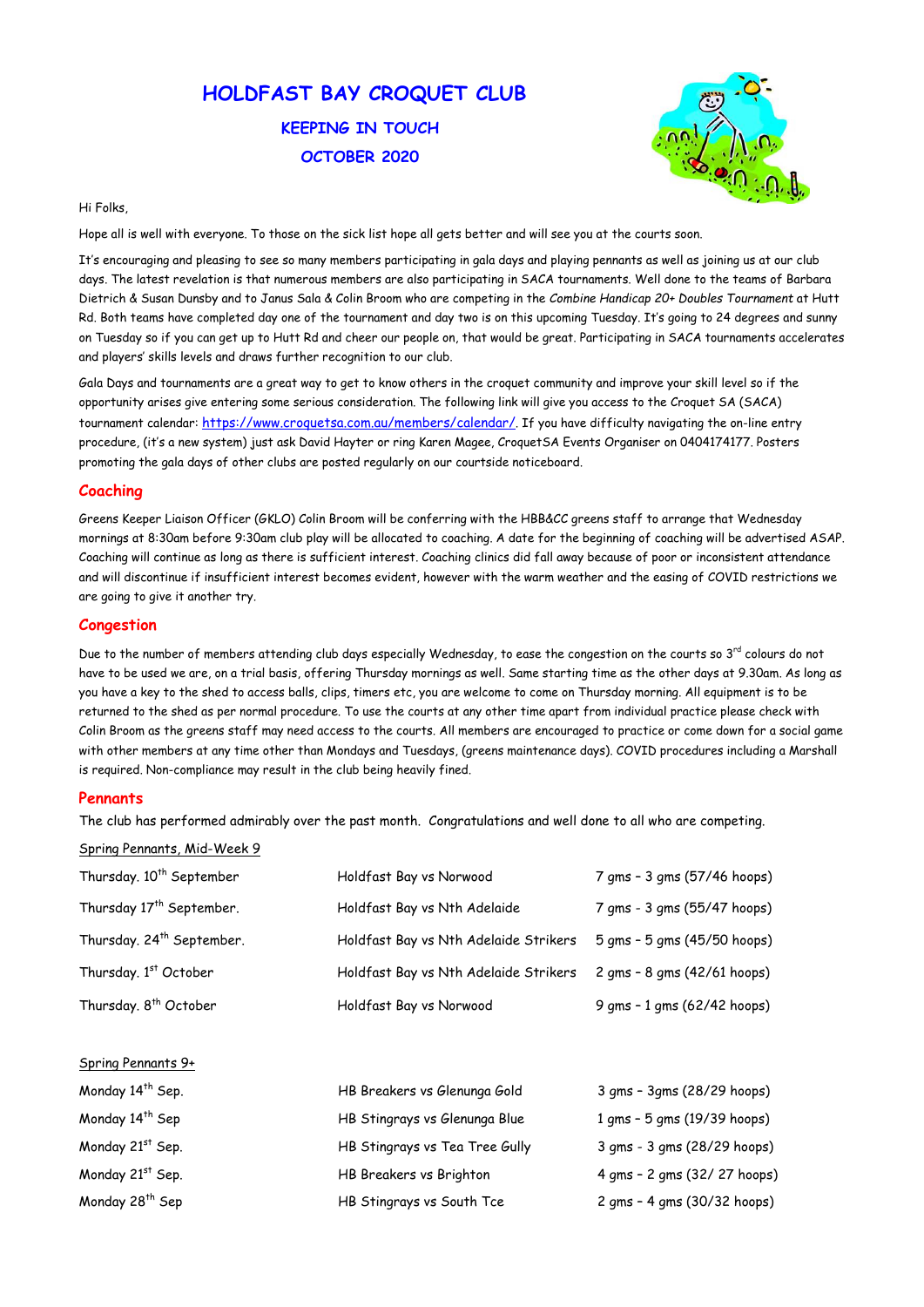Monday 28th Sep HB Breakers vs Millswood 1 gms – 5 gms (21/28 hoops)

#### Weekend Pennants:

Saturday 19<sup>th</sup> September Holdfast Bay vs South Terrace, Blue 0 gms - 6 gms (15/29 hoops)

The HBCC committee is considering entering the following numbers of teams per competition for the upcoming Summer Pennants season and 2021 Weekend competition:

Summer Pennants:

2/ 24+ teams

1/ 9+ Thursday night team and for the

2021 Week-End:

1 team.

If more members are interested in playing pennants we will submit more teams into competitions.



## Farewell Dinner

Sharon Langston, a long time esteemed member of our club is leaving us to live on the Gold Coast. In appreciation of her service to the club and friendship to all, on Friday 13<sup>th</sup> November at a club dinner we will say farewell, bon voyage, good luck etc, etc and wish her luck in her future endeavours. I'm sure Sharon would appreciate all to attend this festive, memorable occasion to say goodbye to all.

Pre Dinner Drinks , Happy Hour - 5.00pm. Dinner 6.00pm. Cost approx. \$15.00.

Please get along to this event if you can. Booking sheet is on the bar at the club and on our sign on table at the courts.

## Club Holdfast Friday Night Dinners

5.00pm – 6.00pm Happy Hour .Meals served between 6.00pm – 7.00pm. Jackpot Draw drawn on the night. The croquet club is committed to monthly assistance at the dinners. Meals are simple – Schnitzel/fish/ or our choice, chips and salad. We require approx. 4-6 people to assist on these nights so if able to help your assistance will be gratefully appreciated. Our first dinner presentation will be catering at Sharon's farewell dinner.

## Webpage



#### The Holdfast Bay Croquet Club's has its own webpage.

Newsletters, contact details, social events, policies and photos. We have five years of Holdfast Bay Croquet Club history recorded on the site.

Access to the Web is simple. Just type the following into your chosen web browser be that Internet Explorer, Safari, Chrome, Firefox. Etc: https://hbcroquet.000webhostapp.com or go to the Club Holdfast web site www.clubholdfast.com and select Croquet.

If you have anything that you wish to share on the Web site or can contribute in any way to the site, please contact Roger Zeuner on email rogerzeuner@gmail.com